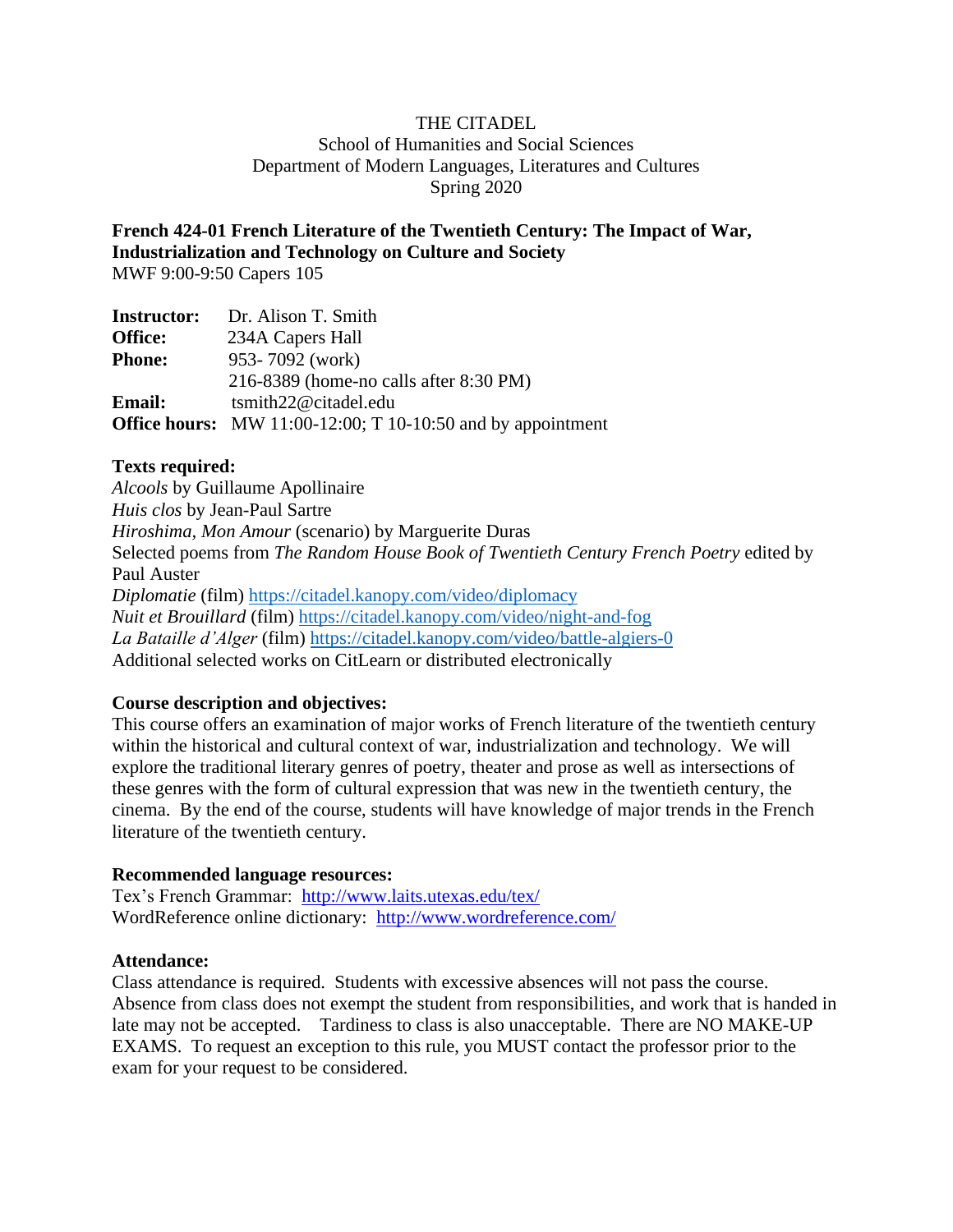**Translation Programs**: Use of online translators, translation software, etc. is prohibited without prior approval by the instructor. Using an online dictionary to look up the meaning of individual words or expressions is allowed. Please consult with the professor if you are using such a dictionary for your assignments.

**Electronic devices** (such as phones) must be turned off and put away during class unless they are being used for a purpose related to coursework and that use has been approved by the professor. Failure to do so will have a negative impact on your participation grade. Anything that interferes with your full engagement and participation in class will have a negative impact on your participation grade.

## **Homework:**

Students should complete written assignments and readings for class on a consistent basis. Students must complete all work assigned by the instructor. The instructor will collect written assignments in addition to any oral assignments to be prepared for class. Only partial credit will be given for any assignment that is handed in late.

## **Participation:**

Students are expected to prepare thoroughly for each class and to participate actively in French during class. An evaluation of your participation in class is an important component of your grade, and your participation grade will be measured by consistent classroom efforts, a consistent effort to communicate in French, and attendance.

## **Grade distribution:**

Class participation and preparation (includes quizzes and pop quizzes) 20% Homework (oral presentations and written assignments) 15% Rédactions (essays) 15% Tests 20% Class project10% Final exam 20%

## **Grading scale:**

- A 90 100
- B 80-89
- $C = 70 79$
- D  $60 69$
- F 59 and below

All students are expected to adhere to the Honor Code. Students should be aware that violations include any type of cheating or copying of exams, quizzes, homework, and compositions, in addition to the use of online or other translation programs previously mentioned.

Any student eligible for and needing academic adjustments or accommodations because of a disability should speak with the instructor during office hours or outside of class.